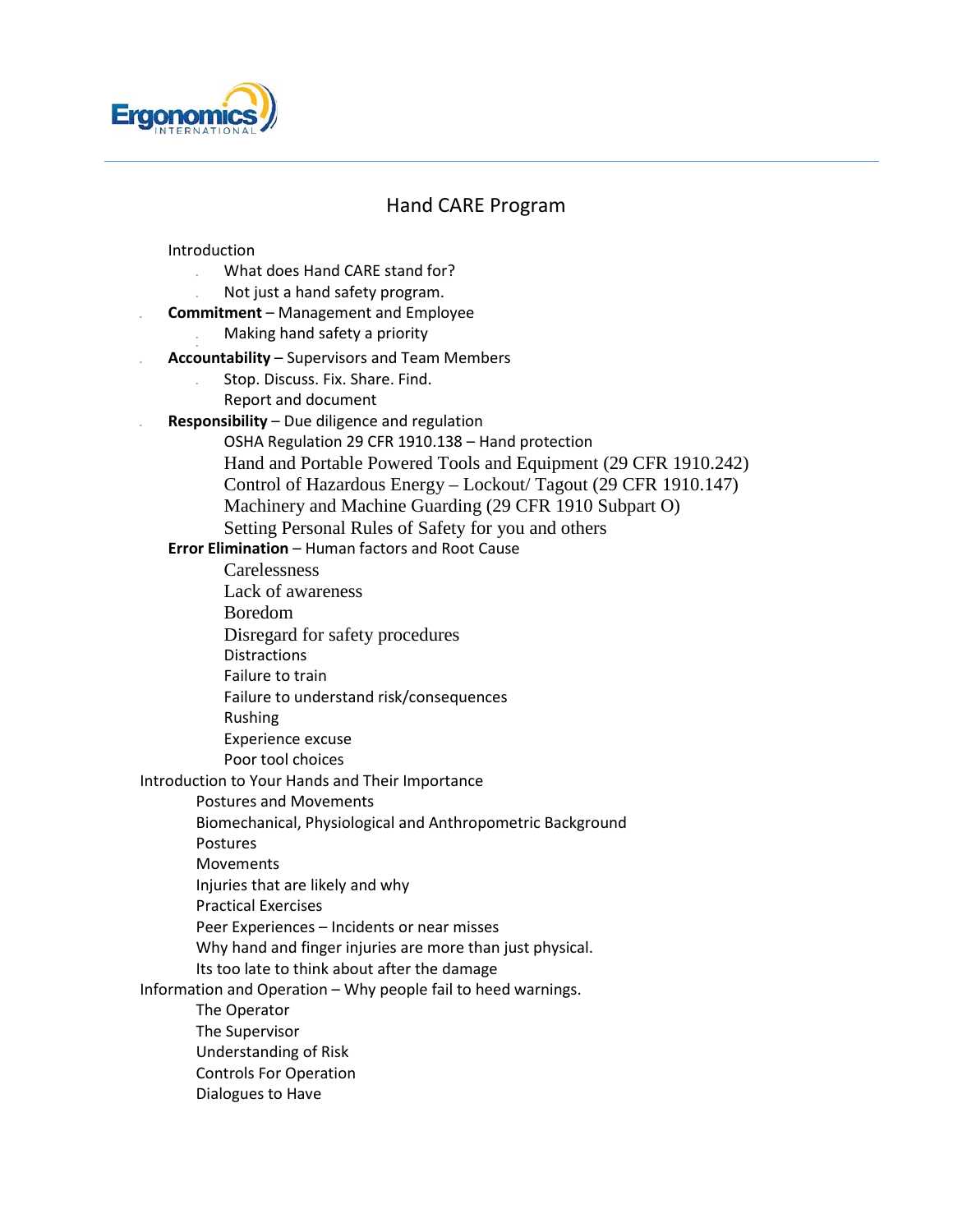Summary Checklist Physical and Environmental Causation Factors Overview Mechanical Severe cuts or lacerations Severe abrasions Punctures and Penetrations Amputation Degloving Hand Tool Usage Distraction -Noise, Warnings, Machine Operational Norms Jewelry Vibration - HAVS Illumination and Lighting Climate Chemical Substances Skin absorption of harmful substances Chemical burns Thermal burns Harmful temperature extremes Musculoskeletal Issues Summary Checklist Work Organization Jobs and Tasks Tasks – Repetition vs Force Tasks – Risks and Hazards Jobs Complete Job Safety Assessment for Hands PPE – Gloves – Types, sizing, and care Signage – Warnings and Labels Work Organization Training – Appropriate and annual Establish and follow best practices Provide proper PPE Process Selection and Maintenance of cutting tools Knife Safety Program Individual Future and Family Personal Hand Care Hand Stretches Proper decision making Reporting of Issues and Injuries - Immediately Proper PPE Watching out for coworkers Summary Checklist The Human Factors Approach to Eliminating Hand Injuries Evaluate the Risk Engineer Out Risk Educate about Risk